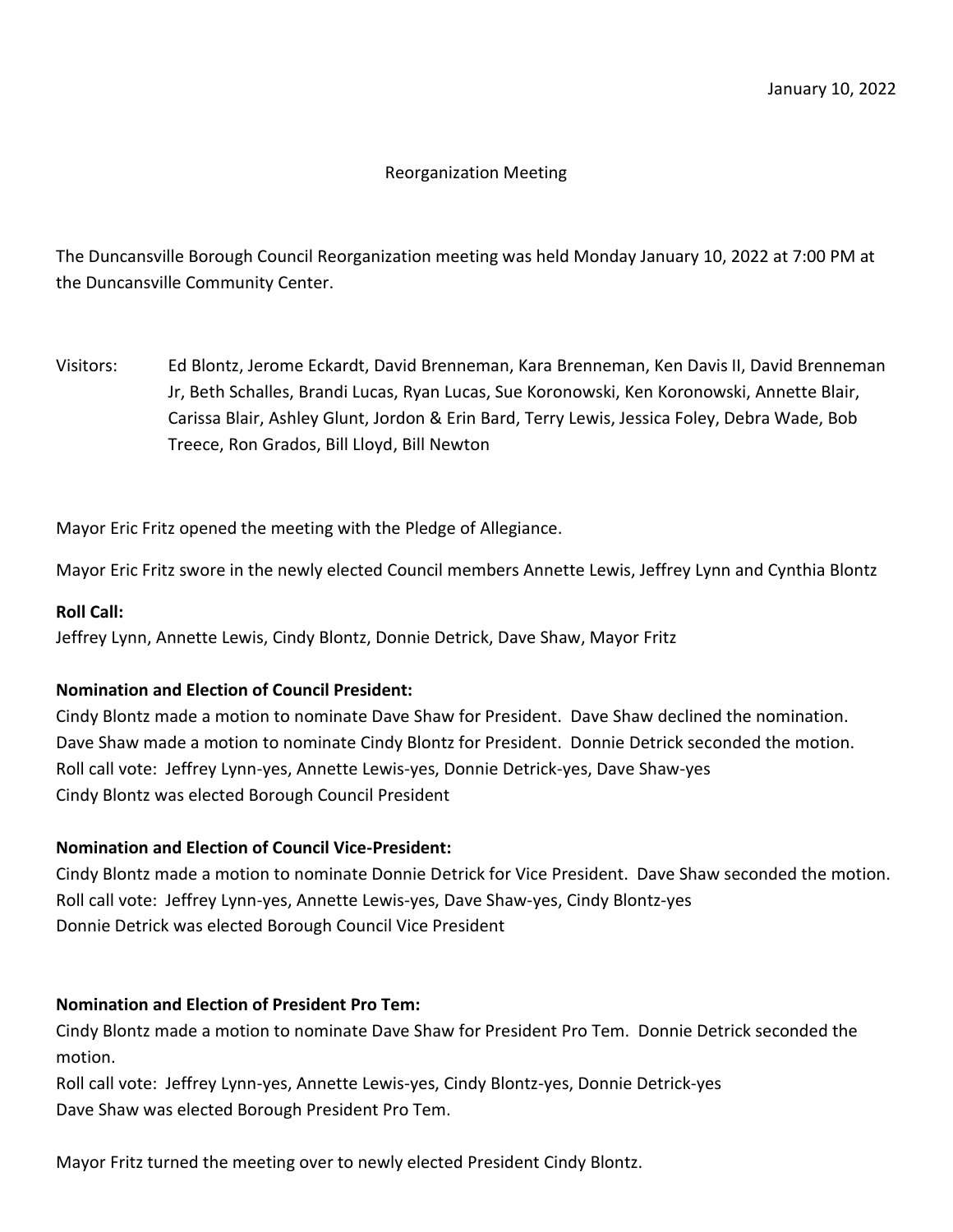#### **Appointment:**

Dave Shaw made a motion to appoint Paula Fox as Borough Treasurer. Annette Lewis seconded the motion, all in favor, motion carried.

Dave Shaw made a motion to appoint Paula Fox as Borough Secretary. Donnie Detrick seconded the motion, all in favor, motion carried.

Donnie Detrick made a motion to appoint Michael Emerick as the Borough Solicitor. Dave Shaw seconded the motion, all in favor, motion carried.

Donnie Detrick made a motion to appoint Tom Levine as the Borough Engineer. Dave Shaw seconded the motion, all in favor, motion carried.

Dave Shaw made a motion to appoint Paula Fox as the Borough Open records Officer. Annette Lewis seconded the motion, all l in favor, motion carried.

Dave Shaw made a motion to appoint E Lynn Delozier of 1324 7<sup>th</sup> Avenue, Duncansville to be Vacancy Board Chair. Donnie Detrick seconded the motion, all in favor, motion carried.

Dave Shaw made a motion to appoint First Commonwealth Bank as the Borough's Depositories. Annette Lewis seconded the motion, all in favor, motion carried.

Annette Lewis made a motion to appoint Altoona Mirror as the borough's official newspaper. Dave Shaw seconded the motion, all in favor, motion carried.

Annette Lewis made a motion to appoint Jerrica Grance as the Borough's Zoning Officer. Donnie Detrick seconded the motion, all in favor, motion carried.

Annette Lewis made a motion to advertise the 2022 meeting dates and times as the second Monday and last Wednesday of each month at 7 pm. Annette suggested having one meeting a month and using the seconded meeting advertised as needed. Dave Shaw seconded the motion, all in favor, motion carried.

The regular January meeting agenda for Borough Council continues:

Dave Shaw made a motion to approve the Council minutes held on December 13, 2021. Donnie Detrick seconded the motion, all in favor, motion carried.

Donnie Detrick made a motion to accept the Duncansville Municipal Authority minutes held on December 2, 2021. Dave Shaw seconded the motion, all in favor, motion carried.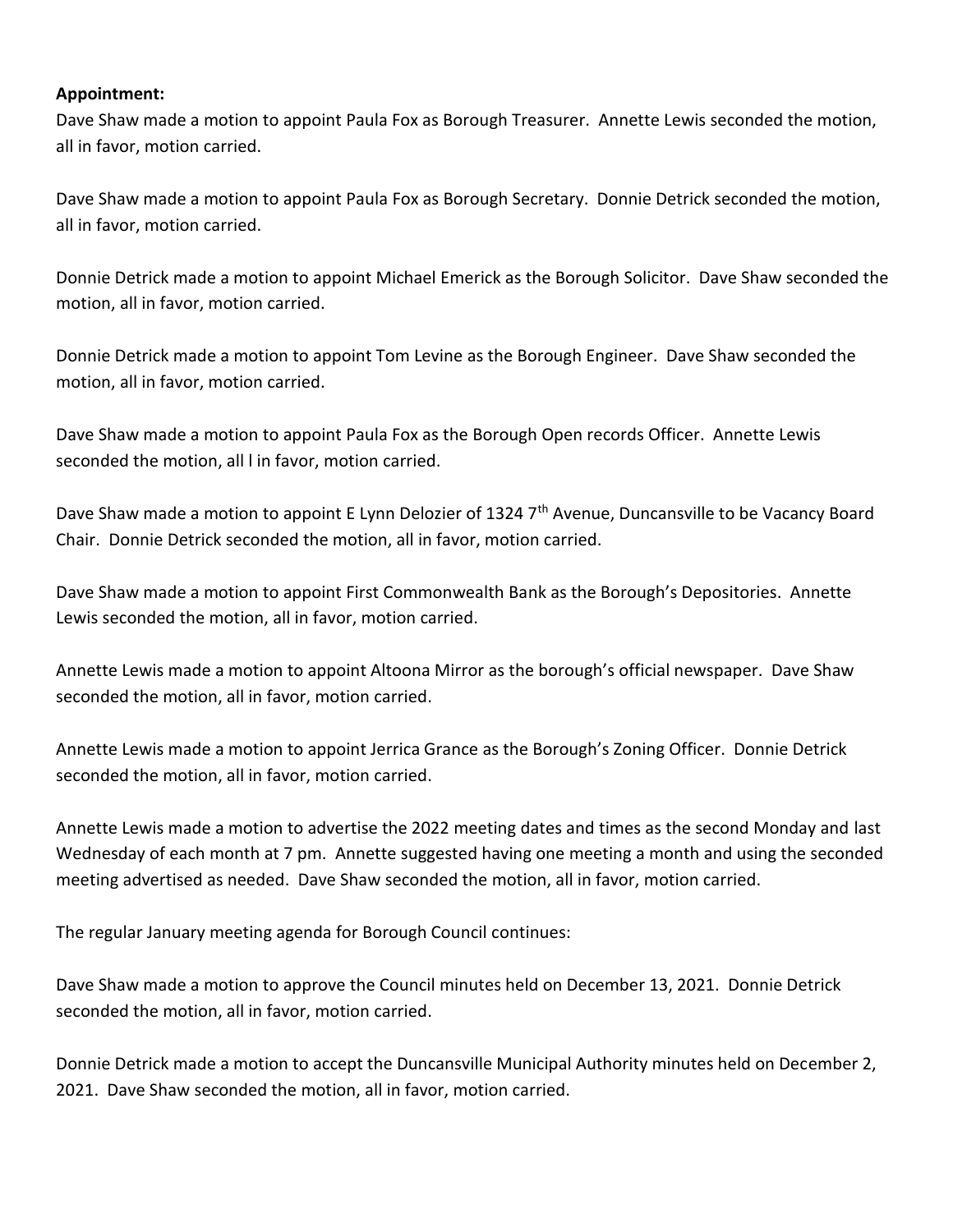## **Visitors:**

Sue Koronowski was present to present the Tax Collectors Report. Annette Lewis made a motion to approve the Tax Collectors Closing Report for 2021 and Uncollected Real Estate Taxes from the Borough Tax Collector Sue Koronowski. Donnie Detrick seconded the motion, all in favor, motion carried.

## **Secretary:**

Paula went over the quotes we received from cleaning companies for the community center and the park pavilion. Annette Lewis made a motion to hire Renee Swisher as our cleaning person and the deep clean done by Premier Cleaning. Jeffrey Lynn seconded the motion, all in favor, motion carried.

Paula received several quotes to replace the sign in front of the Borough Building. The sign was damaged from a car accident on 3<sup>rd</sup> Avenue. Paula asked council to take a look at the quotes and decide if they would like the same sign that was there prior or go with something different. The subject was tabled until February's meeting.

## **Mayor:**

Dave Shaw made a motion to accept the Police report for the month of December 2021. Jeffrey Lynn seconded the motion, all in favor, motion carried.

Mayor Fritz went over the quotes from Stuckey Ford for \$47,025.00 which includes all the outfitting and Tri Star Ford for \$48,232.00 to replace D1. Annette Lewis made a motion to purchase the new Ford Explorer from Stuckey Ford with the outfitting being done by Team Force in the amount of \$47,025.00. Donnie Detrick seconded the motion, all in favor, motion carried.

Mayor Fritz reported that the 13<sup>th</sup> Street Bridge is on the TIP and we are on the approval list for 2023. The projected completion date is 2023-2026.

Annette Lewis made a motion to appoint Jessica Foley as the Borough's Tax Collector and have Mayor Fritz sign the resolution for appointment. Dave Shaw seconded the motion, all in favor, motion carried.

Donnie Detrick made a motion to reappoint Barry Feltenberger to the Duncansville Municipal Authority. Annette Lewis seconded the motion, all in favor, motion carried.

Mayor Fritz reported that a few months ago, Borough Council approved the use of flashing lights for the stop signs on 14<sup>th</sup> Street and 4<sup>th</sup> Avenue. The lights were ordered and shipped. Dave Shaw made a motion to have the Street Department place the flashing lights at the stop signs on 14<sup>th</sup> Street and 4<sup>th</sup> Avenue. Annette Lewis seconded the motion, all in favor, motion carried.

Mayor Fritz reported that there is a Clean Water Forum being held on March 9, 2022. The cost is \$10.00 per person. Mayor Frtiz and Annette Lewis will attend this forum.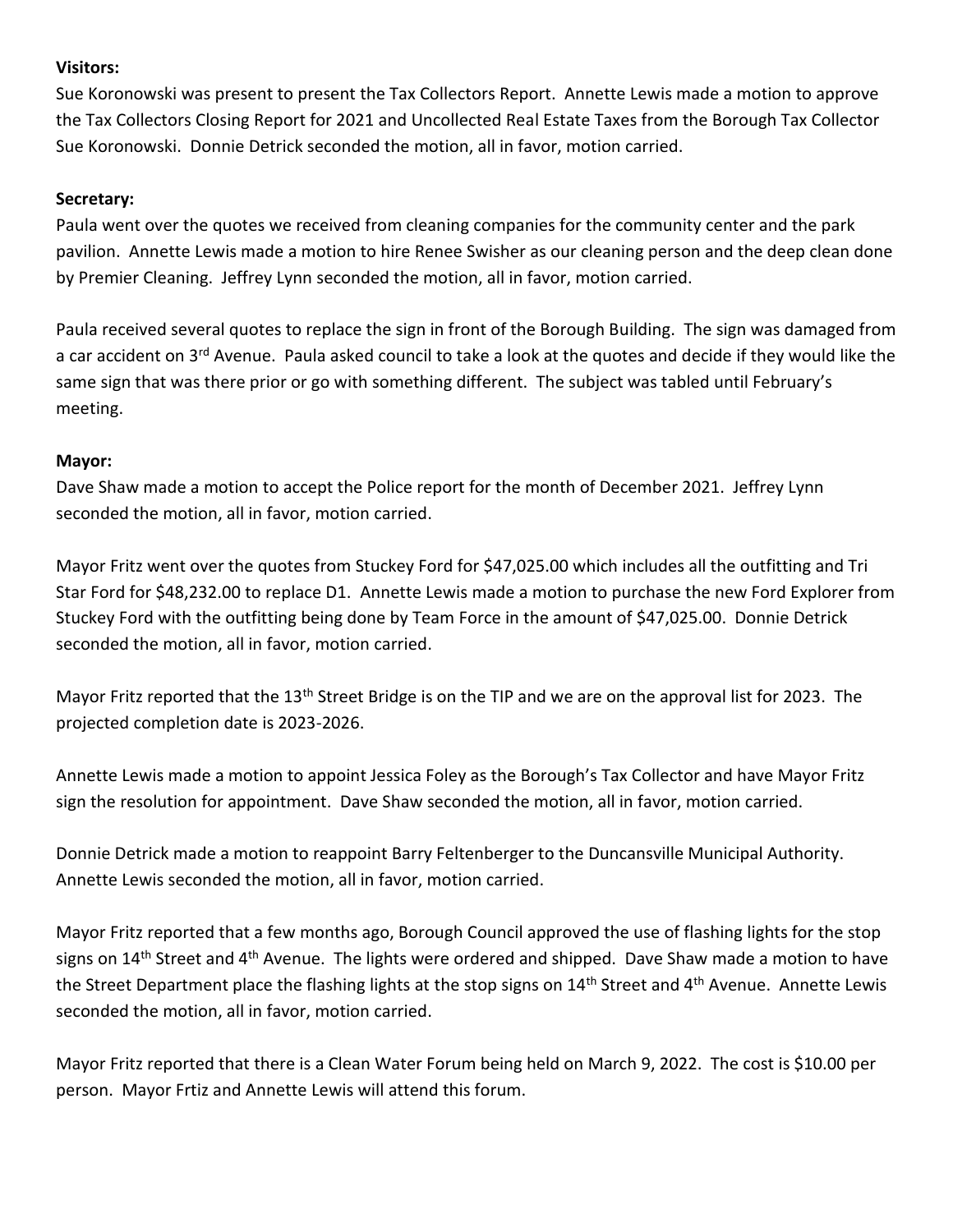## **Solicitor:**

Mike reported that he is still waiting for paperwork to terminate Duncansville Borough as a named defendant in the lawsuit involving a motorcycle accident in front of Rutter's on Plank Road.

Mike presented a copy of the Second Amendment Sanctuary Agreement. Mike asked Council to take a look at the agreement and let him know if there are any questions or amendments they want to change to the agreement and it will be discussed at February's meeting.

## **Engineer:**

Several residents were here regarding the Brenneman Bridge. Dave Brenneman Jr will need to build a small ramp at the dead-end portion of  $11<sup>th</sup>$  Street at Gillian Run. The ramp would consist of raising a small portion of 11<sup>th</sup> Street approximately 2 feet where the ramp would be. Several residents are concerned what the raising of the road could mean for flooding in the area. Jeff Lynn made a suggestion to have Mr. Brenneman's engineer come to the next meeting to hear the concerns of the residents of the raising of the road. Dave will check with him to see if he will be available to come to the January 26, 2022 meeting. This subject will be tabled until next meeting.

Tom reported that the Antique Depot would like to construct two more storage units. Tom suggested that the engineer for the Antique Depot submit a new land development plan and request a modification to improve the current condition.

### **Committees:**

# **Buildings & Grounds:** Nothing

**Finance:** Dave reported that there will be no tax increase for next year.

**Fire Company:** Donnie reported that the new Fire Engine is in service.

**Parks & Recreation:** Annette Lewis reported that there is a tree on the 8<sup>th</sup> Ave side of the park that looks like it might fall on the path. Jimmy will take a look at it tomorrow.

**Personnel:** Cindy Blontz and Mayor Fritz will be taking a look at the application for the Laborer positions.

Mayor Fritz reported that there are 3 part time officers out due to COVID at this time.

**Streets & Equipment:** Nothing at this time.

**Water & Sewer:** Dave Shaw made a motion to accept the water report for the month of December. Annette Lewis seconded the motion, all in favor, motion carried.

**Duncansville Community Days:** Mayor Fritz reported that there will be a band at the park once a month this summer.

Unfinished Business: Paula was asked about the property at 1040 3<sup>rd</sup> Avenue. Mayor Fritz reported that they have been working on it. As long as they continue to clean it up there won't be any more citations issued.

**New Business:** Nothing at this time.